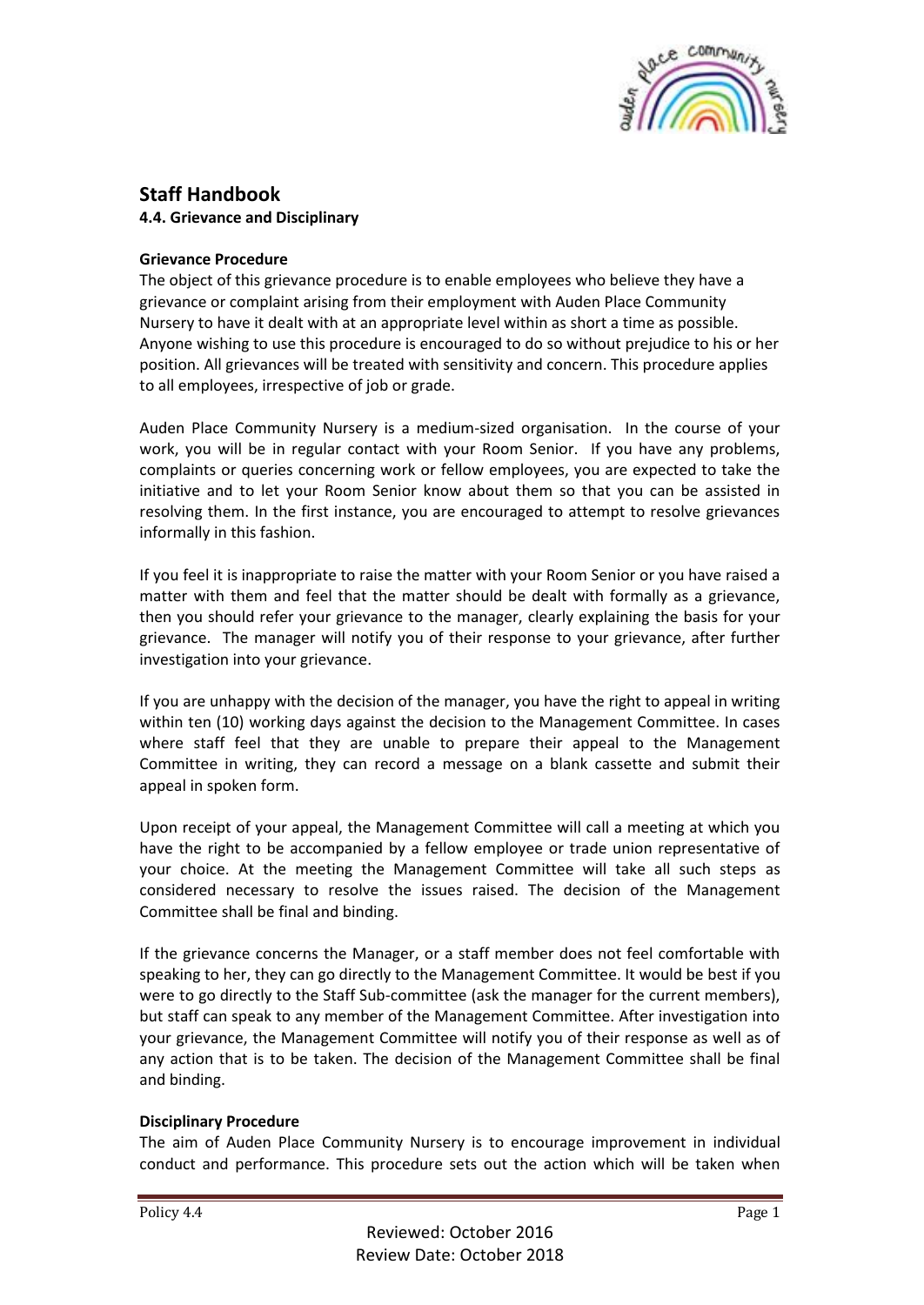

disciplinary rules are breached or when an employee's performance is unsatisfactory. Auden Place reserves the right, having considered the seriousness of any misconduct or unsatisfactory performance, to invoke any stage of the procedure as an initial step.

#### **Principles**

The procedure is designed to establish the facts quickly and to deal consistently with disciplinary issues. In the event of an allegation of misconduct or poor performance, Auden Place will carry out a full investigation into the alleged misconduct or poor performance. If, following such an investigation, there appears to be grounds for a disciplinary meeting or performance review meeting, Auden Place will set out in writing the alleged misconduct, characteristics or other circumstances which lead Auden Place to contemplate taking disciplinary action against you. Auden place shall include in that written statement its basis for deciding that disciplinary action should be taken and shall invite you to attend a disciplinary meeting to discuss the matter. You are required to take all reasonable steps to attend that meeting.

No disciplinary meeting will be held until the matter has been fully investigated and you have had a reasonable opportunity to consider your response to Auden Place's basis for holding the disciplinary meeting.

After the meeting, Auden Place shall inform you in writing of its decision and, if the decision requires that disciplinary action should be taken against you, you shall be informed of the nature of that disciplinary sanction.

At every stage of the procedure you will have the opportunity to state your case and be represented, if you wish, by a fellow employee or a trade union representative.

#### *A***ppeals**

If you wish to appeal against any disciplinary decision, you must do so to the Management Committee within ten (10) working days. The Management Committee will invite you to a further meeting in order to hear the appeal and you are required to take all reasonable steps to attend the meeting. After that meeting, The Management Committee will inform you of their decision which will be final.

#### **Misconduct**

In relation to disciplinary issues, Auden Place considers the following non-exhaustive list of matters to be acts of misconduct:

Inappropriate or negative behaviour towards the children

Lateness or bad timekeeping.

Failing consistently to work to the required standard.

Unauthorised use of the Auden Place's telephone or property for private purposes.

Use of offensive language or behaviour, except where use of such language or behaviour constitutes an act of gross misconduct.

Substandard personal appearance or personal hygiene.

Failure to carry out the duties of your job.

Misuse or neglect of Auden Place's property.

#### *The Procedure*

## ➢ **Stage 1 – Verbal Warning**

If conduct or performance is unsatisfactory, the employee will be given a formal VERBAL WARNING, which will be recorded. The warning will be disregarded after six (6) month's satisfactory service.